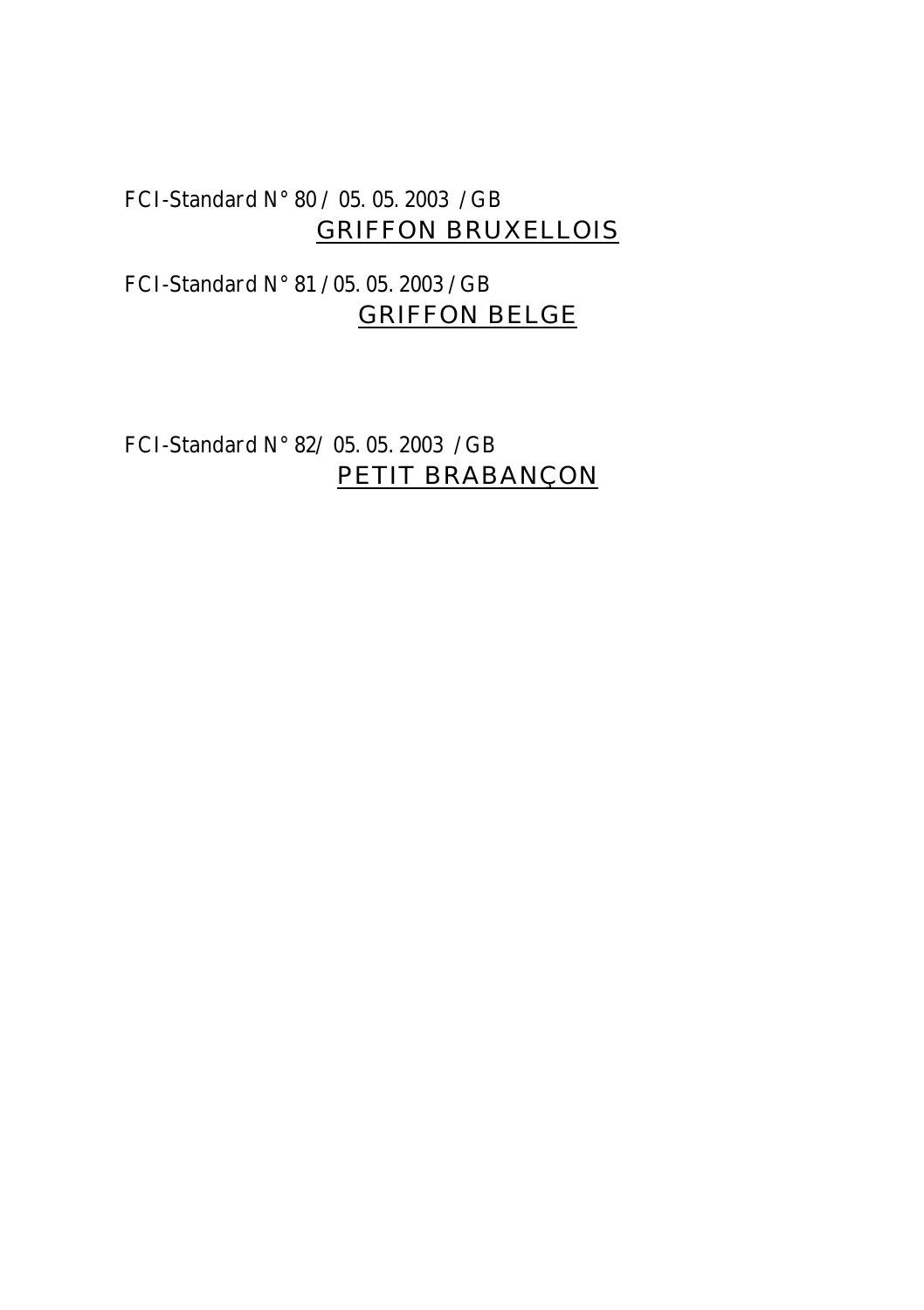TRANSLATION : Mrs Pamela Jeans-Brown revised by R. Triquet.

ORIGIN : Belgium.

### DATE OF PUBLICATION OF THE ORIGINAL VALID STANDARD : 25.03.2003.

UTILIZATION : Small guardian and companion dog.

CLASSIFICATION F.C.I. : Group 9 Companions and Toy Dogs. Section 3 Small Belgian Dogs. Without working trial.

BRIEF HISTORICAL SUMMARY : The three breeds (Griffon Bruxellois, Griffon Belge and Petit Brabançon) all descend from a small rough-coated dog called a "Smousje", which for centuries has been found in the Brussels area.

In the  $19<sup>th</sup>$  century, bringing in blood-lines from the Ruby King Charles Spaniel and the Pug produced the short black coat and fixed the current breed type. These little dogs are very alert and were bred to guard carriages and keep stables free from rodents.

In 1883 the first Griffon Bruxellois were registered at L.O.S.H. (The St.Hubert stud book). They were Topsy (L.O.S.H. nr.163) and Foxine (L.O.S.H. nr.164). By about 1900 they had become very popular, together with other breeds, thanks to the royal interest shown in them by Queen Marie-Henriette of Belgium. Many specimens were exported abroad and helped the spread and popularity of the breed.

GENERAL APPEARANCE : Small companion dog; intelligent, well-balanced, alert, proud, robust, practically square; with good bone but at the same time elegant in its movement and construction; attracting attention by its almost human expression.

The two Griffons are rough-coated and are distinguished to each other by colour, whereas the Petit Brabançon is short-coated.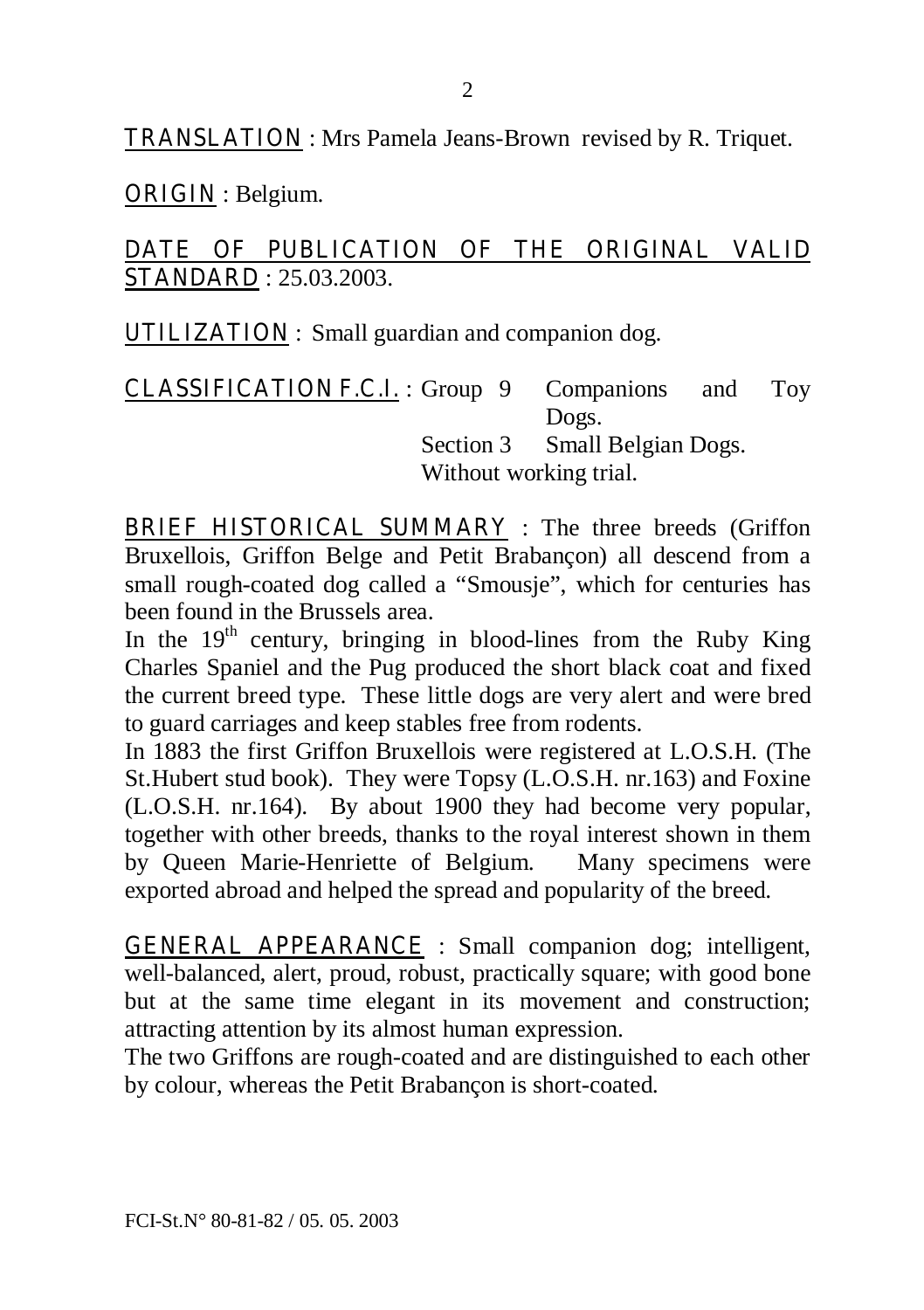IMPORTANT PORPORTIONS : Length of body, from point of shoulder to point of buttock should be as equal as possible to height at withers.

BEHAVIOUR / TEMPERAMENT : Well-balanced little dog, alert, proud, very attached to its owner, very watchful. Neither timid nor aggressive.

**HEAD** : This is the most characteristic part of the body and the most striking. The head is quite large compared with the body and has an almost human expression. In the Griffons the hair is rough, upstanding and tousled; it is longer above the eyes, on the foreface, the cheeks and chin, forming the head furnishings.

CRANIAL REGION : Broad and round. The forehead is wellrounded.

Stop : Very pronounced.

#### FACIAL REGION :

Nose : Black. The nose is set at the same level as the eyes. Nose leather is broad with wide-open nostrils. The tip of the nose is tilted back so that in profile the chin, the nose and the forehead are on the same plane.

Muzzle : The foreface including the nose is very short : it must not exceed 1.5 cm. For the Petit Brabançon a correct foreface appears longer because it has no furnishing. A poor expression is given by a non-turned-up foreface, just as it is by a nose whose top line lies below the line from the bottom of the eyes and these are both serious faults.

Lips : Black. The top and bottom lips are in close contact and closefitting. The upper lip does not form flews and does not overlap the lower lip. If it is too loose it spoils the desired expression.

Jaws/teeth : The lower jaw is curved upwards, broad, non-pointed and jutting beyond the upper jaw; the breed is undershot. The incisors on each jaw are expected to be regularly set and in a straight line, with upper and lower remaining really parallel.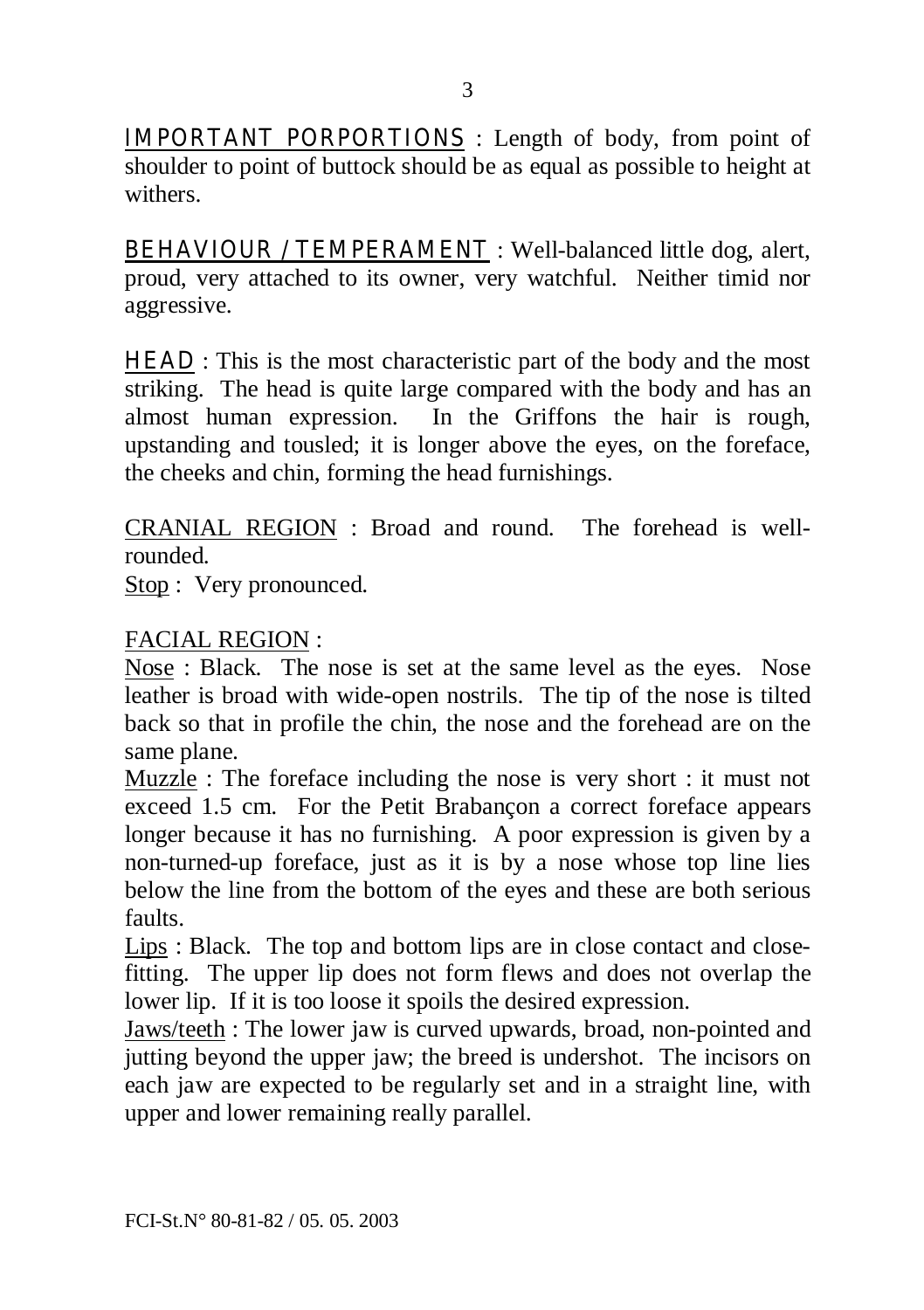The mouth must be tightly closed, showing neither teeth nor tongue. The width and prominence of the chin are extremely important. Care must be taken to ensure that no incisors are missing.

Eyes : Well set apart, large and round, never bulging. Brown, as dark as possible. The eye is to be edged with black and preferably no white of eye is to be seen. Small, oval or light coloured eyes are a fault.

Ears : Small, set high with enough space between them. Uncropped ears carried semi-erect and falling forwards. Ears which are too big are undesirable, so are ears falling on the side of the head. Cropped ears are pointed and erect. Cropped and uncropped ears are equally acceptable.

NECK : Medium length; blends harmoniously into the shoulders.

BODY : The length of the body practically equals the height at the withers. The overall impression is of small square powerful dog.

Withers : Slightly raised.

Back : Straight, short, strong.

Loins : Short and muscled, very slightly arched.

Croup : Broad and flat or only very slightly sloping.

Chest : Broad, well let down to elbows. The breastbone is well defined, which gives a slightly jutting chest in profile. Ribs wellsprung but not barrel nor too flat.

Underline : Belly slightly tucked up; flanks clearly defined.

**TAIL** : Set high and carried quite high. A docked tail is shortened y 2/3 of its length. A non-docked tail is carried upwards with the tip towards the back without ever reaching it or being curled. A naturally short or broken or curly tail is a severe fault.

## LIMBS

FOREQUARTERS:

Overview : Front legs parallel with good bone, set sufficiently wide apart.

Shoulders : Normal shoulder angulation.

Elbows : Close to body.

Wrists : Strong.

FCI-St.N° 80-81-82 / 05. 05. 2003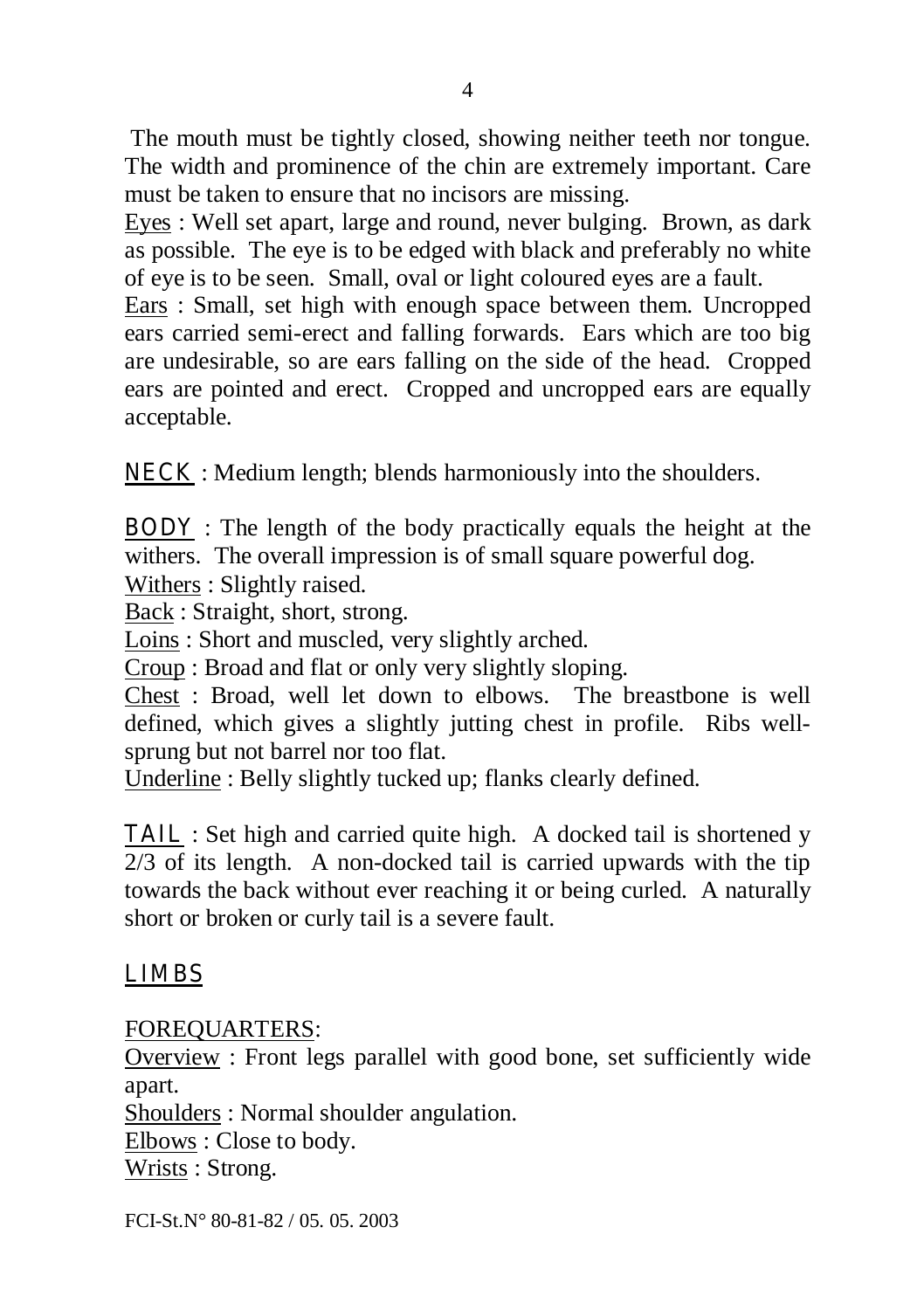Feet : Small, round, neither turning out nor in. Tight fitting toes; fused toes are undesirable. Thick pads as dark as possible. Nails preferably black, as dark as possible.

#### HINDQUARTERS :

Overview : Hind legs with good bone, really parallel, angulated to balance with front legs.

Stifles : Sufficient angulation.

Hocks : Well let down, neither close nor open.

Feet : See forequarters. Dewclaws not sought after.

GAIT/MOVEMENT : Powerful, parallel movement of limbs with good rear drive. High-stepping front movement and ambling are faults.

# COAT

HAIR :

Quality of coat : The Griffon Bruxellois and the Griffon Belge are rough-coated with undercoat. The hair is naturally harsh, slightly wavy, not curly, it is trimmed. The hair must be long enough for its structure to be appreciated. Hair which is too long destroys the outline and is not sought after. A silky or woolly coat is a serious fault. The Petit Brabançon is short-coated. The hair is harsh, flat and gleaming, and at most 2 cm long.

Head furnishing : With the Griffons the furnishing (beard and moustache) begin under the nose-eye axis and goes from one ear to the other, covering the muzzle and the cheeks with thick hair which is longer than on the rest of the body. Above the eyes, the hair must be longer than on the rest of the skull, forming eye-brows.

#### COLOUR :

Griffon Bruxellois : Red, reddish; a little black is allowed on the head furnishing.

Griffon Belge : Black, black and tan. The tan markings must be pure and of a sustained colour. They are situated on the front legs, from foot to wrist, on the hind legs from foot to hock. They go up the inside of the legs.